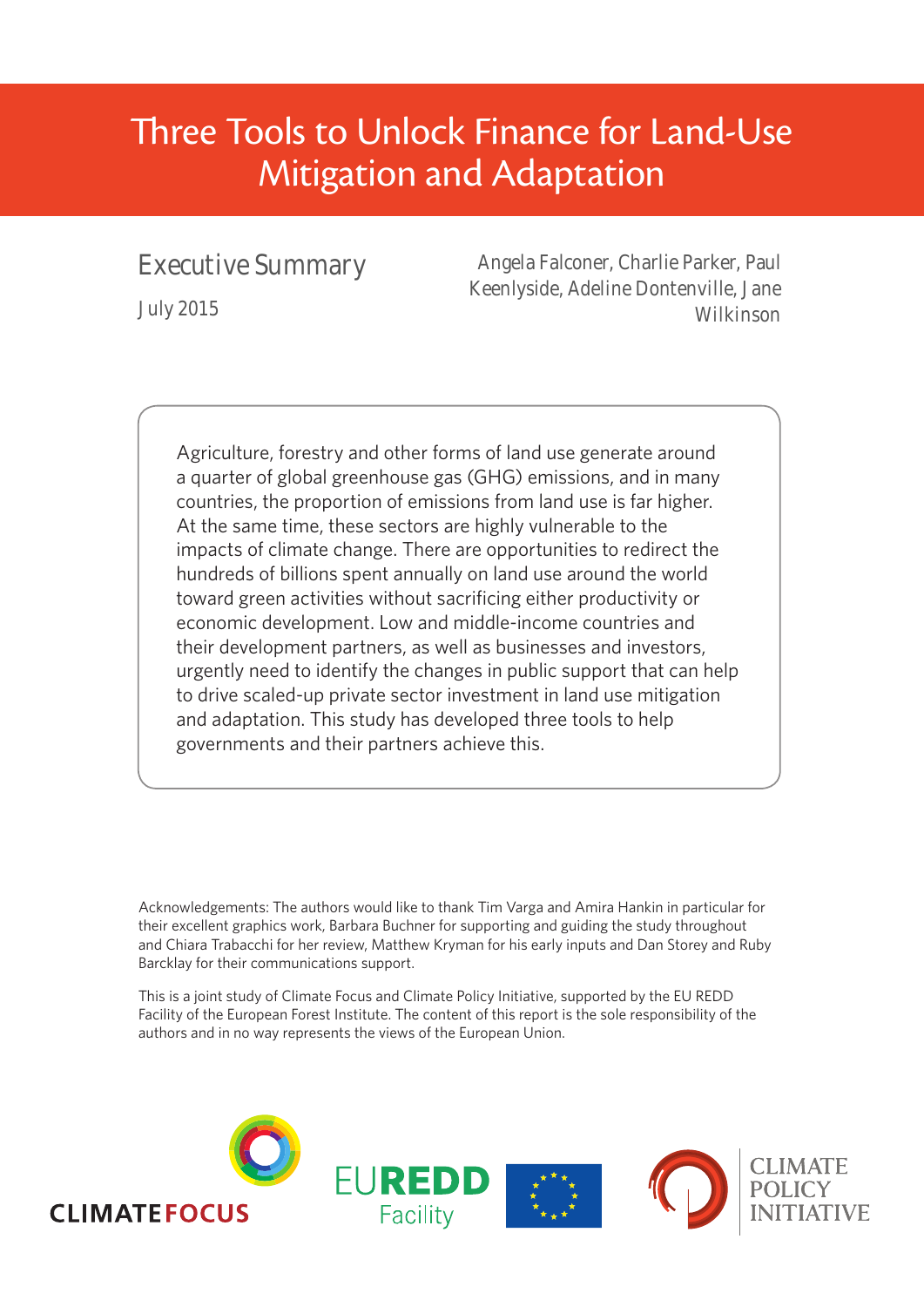# **Executive Summary**

Moving to more productive and resilient forms of agriculture, forestry, and other forms of land use<sup>1</sup> is a complex challenge. Low and middle-income countries have committed to reduce land use emissions and are preparing to adapt to the impacts of climate change, but given the crosscutting nature of land-use activities, there are often apparent trade-offs between mitigation, adaptation and development objectives.<sup>2</sup> For governments and their partners finding solutions that correctly balance these priorities is crucial. Land and its resources are essential to meet the growing global demand for food, fuel, and fiber and directly support the livelihoods of over 2.6 billion people engaged in agriculture worldwide, many of whom live in the world's poorest regions on severely degraded land.3

It will be essential to significantly increase finance for green<sup>4</sup> land use activities to mitigate land-use emissions and adapt to the impacts of climate change at the levels required. Developed countries have committed to mobilize USD 100 billion in climate finance annually by 2020 to help developing countries address their low-carbon and climate-resilient needs. However, the international financing mechanisms that were envisaged to deliver land-use investments, including REDD+,<sup>5</sup> are not yet doing so at the necessary scale. There is an urgent need for new approaches to finance land-use mitigation and adaptation.

Annual flows of finance for land-use mitigation and adaptation constitute only a small portion of total land-use investments, with estimates ranging widely from USD 1.3 billion to 51.8 billion. Total financial flows to agriculture and forestry activities in developing countries alone are in the hundreds of billions of dollars, but these investments are predominantly businessas-usual (BAU) in nature, that is, they do not mitigate or adapt to the effects of climate change, and in some cases may increase emissions or climate vulnerability. The majority of land use finance originates from domestic private actors supported heavily by public subsidies and incentives.

- 3 52% of the land used for agriculture is moderately or severely affected by soil degradation (UN 2015)
- 4 We use the term green to describe instruments that support lower emitting alternatives to business-as-usual activities.
- 5 Reducing Emissions from Deforestation and forest Degradation, the green management and conservation of forests, and the enhancement of carbon stocks.

### **Three tools to help governments and their partners to redirect land use finance**

Limited understanding of investments in land use mitigation and adaptation inhibits the design of efficient and effective public interventions. In many cases, we do not know how much finance is being channeled to the land-use sector, how it is being delivered, what is being paid for and by whom. Nor do we fully understand the proportion of finance going towards green versus BAU activities or the opportunities that may exist to address barriers, or create incentives to shift land use activities towards greener outcomes. This study has developed three tools that address these issues. Governments and their partners can use them to:

- Inform the design of land use mitigation and adaptation strategies supported by multilateral and bilateral programs;
- Identify domestic and international financial instruments to redirect public and private finance towards greener land-use practices; and
- Encourage coordination between public instruments across land-use sectors.

The tools cover national and international, public and private finance, across a full range of land-use activities. Table ES-1 summarizes their scope and potential benefit to governments, development partners and private investors.

<sup>1</sup> Hereafter referred to as land use.

<sup>2</sup> Land-use emissions represent over 50% of national GHG emissions in more than 60 (mostly developing) countries (WRI 2015)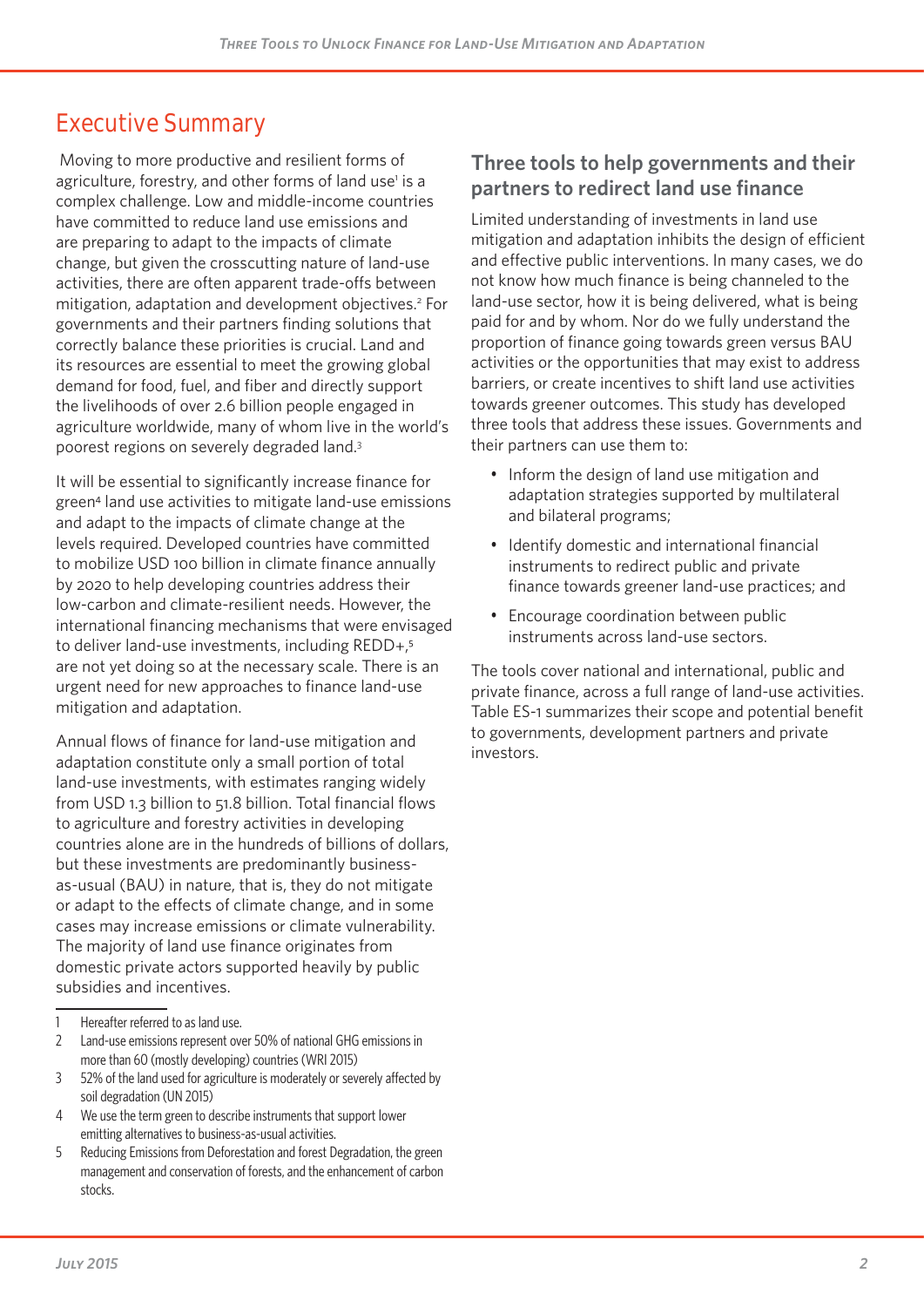|                                                                  | What does the tool tell us?                                                                                                                                                                                                                                                    | How can this tool support land use mitigation efforts?                                                                                                                                                                                                                                                                                                                                                                          |
|------------------------------------------------------------------|--------------------------------------------------------------------------------------------------------------------------------------------------------------------------------------------------------------------------------------------------------------------------------|---------------------------------------------------------------------------------------------------------------------------------------------------------------------------------------------------------------------------------------------------------------------------------------------------------------------------------------------------------------------------------------------------------------------------------|
| <b>LANDSCAPE OF</b><br><b>LAND USE FINANCE</b>                   | • Maps both public and/or private<br>investments and expenditures in<br>green and potentially BAU land-use<br>activities<br>• Provides quantitative estimates of<br>current flows<br>- Identifies key actors and intermedi-<br>aries, investment instruments and<br>recipients | • Provides a comprehensive qualitative and quantitative picture<br>of finance flowing to land-use mitigation<br>• Provides a baseline against which to measure progress<br>• Identifies where the biggest barriers, financial gaps and<br>opportunities lie<br>. Informs the design of land-use mitigation investment plans<br>that align bilateral and multilateral support with domestic<br>efforts and needs                 |
| <b>FINANCIAL</b><br><b>VIABILITY GAP</b><br><b>ANALYSIS TOOL</b> | • Assesses activity costs and revenues<br>• Identifies potential gaps threatening<br>project viability<br>• Identifies entry points for public<br>financial support and incentives                                                                                             | • Clarifies the specific needs of investors<br>• Supports the design of tailored public incentives<br>• Identifies exposure to investment risks                                                                                                                                                                                                                                                                                 |
| <b>PUBLIC FINANCE</b><br><b>MAPPING TOOL</b>                     | • Maps flows of public financial support<br>to BAU and green land-use activities<br>• Provides quantitative estimates of<br>incentive flows<br>• Identifies potential incoherence<br>between policy incentives                                                                 | • Clarifies the relative scale of BAU and green land-use finance<br>• Encourages prioritization and coherence across sectors<br>• Provides a rationale for cross-sectoral coordination, both at<br>the level of government, but also amongst donors<br>• Identifies entry points for external support that maximize<br>domestic/private sources of investment<br>• Clarifies options for greening supply chains and investments |

Table ES-1: Tools to support the development and implementation of financing strategies for land use mitigation and adaptation

### **Landscape of Land Use Finance**

The Landscape of Land Use Finance tool provides a snapshot of public and private land use finance going to green and potentially BAU activities. It can help countries and development partners to understand how much and what type of finance is flowing, among which key actors, and to which activities. It helps by identifying channels, gaps, and blockages in the flow of finance. Governments could track public or private expenditures / investments as a first step to obtain an initial overview of core land-use financial flows, rather than comprehensively including all flows. As capacity and data availability increases, they could expand the scope to include all actors to enable a more detailed understanding of how different sources of finance interact. This analysis can also inform the design of multi-sectoral strategies to address climate-compatible development challenges (such as REDD+ programs). The diagram below shows a typical landscape of land

use finance landscape diagram (known as a Sankey) where the width of flows represents the volume of finance flowing.

### **Financial Viability-Gap Analysis**

The Financial Viability-Gap Analysis tool explores whether climate change mitigation and adaptation activities are viable from a financial perspective. Some green land use activities are more expensive than BAU ones, resulting in a viability gap. Here activities need to be publically<sup>6</sup> funded or supported. Other green land use activities are not intrinsically more expensive but face risks or information gaps that can increase costs and discourage investors. Here public financial instruments can help overcome those barriers.

By highlighting potential barriers to the deployment of green activities (risk, information and capacity, or financial gaps), as well as the entry points for public and private finance, this tool can inform the design

<sup>6</sup> Including philanthropic and international public funding.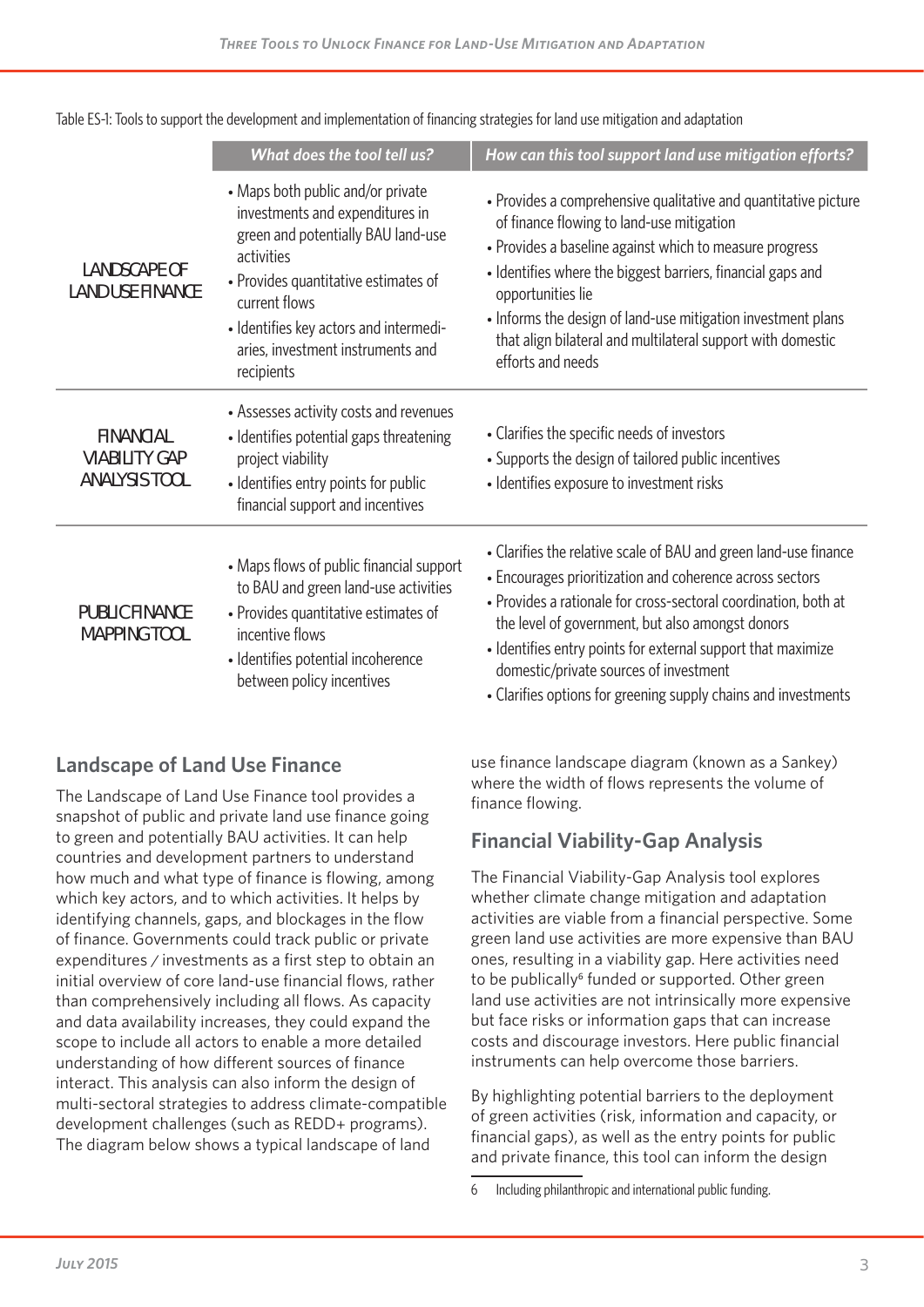

#### Tool 1: Landscape of Land Use Finance

of tailored public incentives to unlock investment in mitigation and adaptation activities. Governments can increase the financial viability of green land use investments by:

- 1. **Reducing costs** through e.g. low cost loans and guarantees, tax breaks, and project preparation grants;
- 2. **Increasing revenues** using e.g. price premiums, price floors, and pay-for-performance grants to improve investors' returns
- 3. **Improving the enabling environment** by e.g. legal / regulatory standards, land allocation and management systems, certification standards, and implementation of monitoring and enforcement systems.

The financial viability gap analysis tool can be carried out as part of a detailed sectoral assessment or at the activity level.

### **Public Finance Mapping**

The public finance mapping tool provides a framework to track key public financial instruments for climate change mitigation and adaptation in any given country, jurisdiction or sector. It can identify whether instruments target BAU or green land-use activities. This tool enables governments to assess whether their overarching financial policies and instruments, including those supported by development partners, are coherent, and consistent and to what extent they provide support for green production. This tool can provide insights to enable greater coordination across sectors, technologies and geographies, among governments and donors, by identifying entry points for donors to deliver finance in ways that maximize domestic and private sources of investment. As a first step, governments could focus on mapping incentives for BAU and green activities. In time it could also be useful to map disincentives arising from, for example, taxes and fees imposed upon land use activities.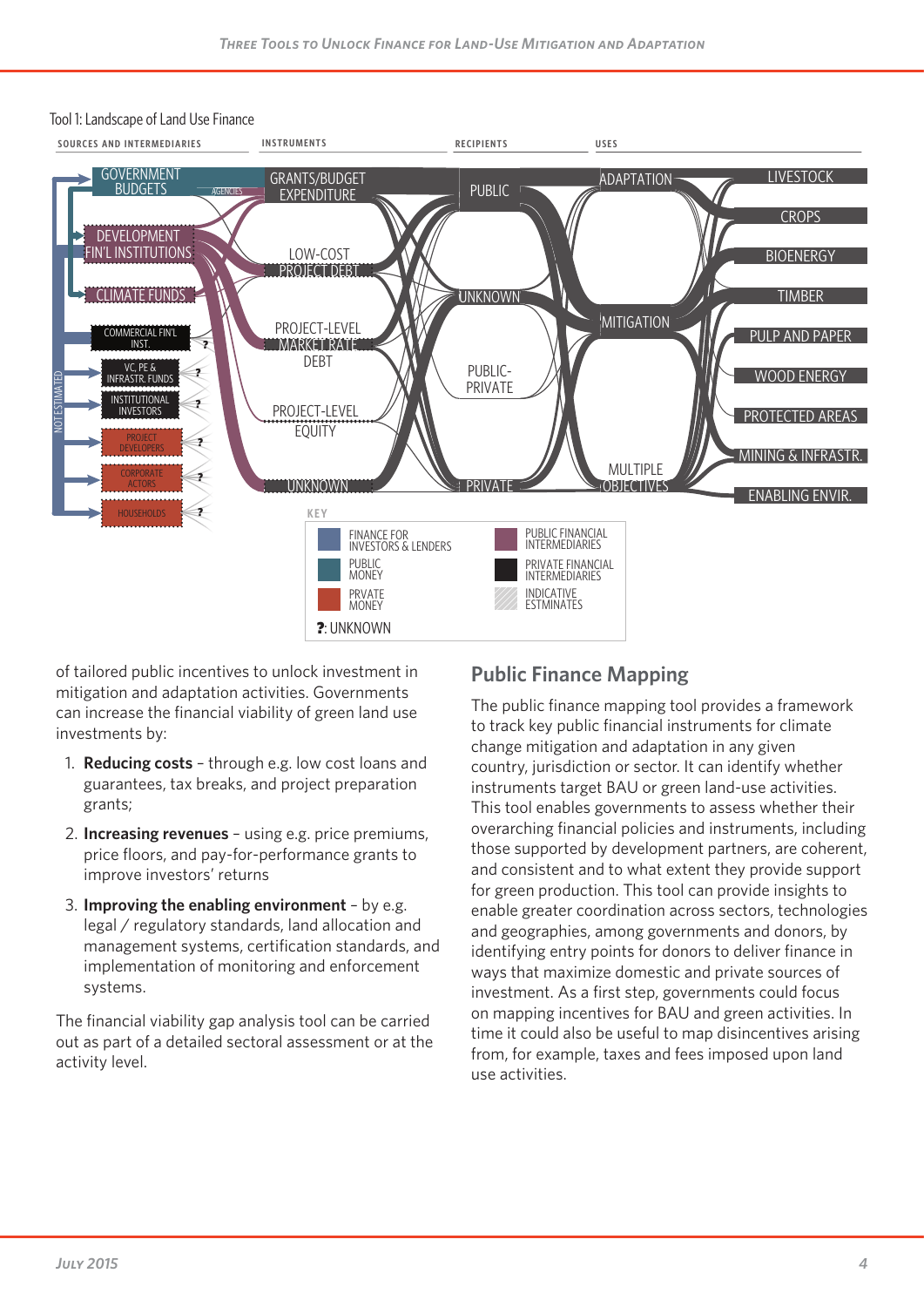